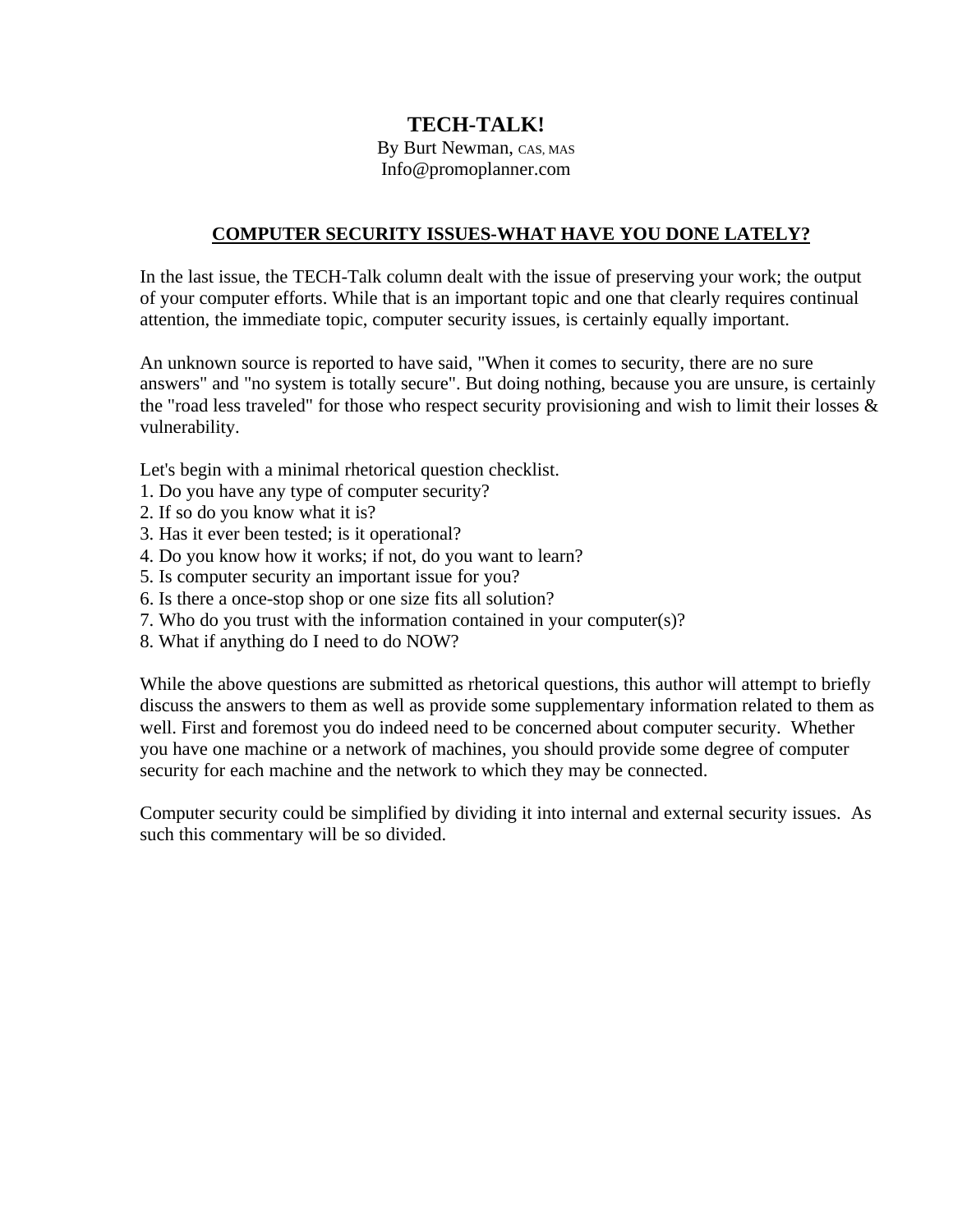Internal security consists of securing the information stored on individual or system computers and the access that is allowed to those computers by individuals in your employ. At the most basic level, one should have at least minimal password protection to each individual computer. This initially allows access by those whom you have chosen to give entry to this proprietary data. While in its simplistic form it is not an impregnable fortress, it is at least a way of keeping nosey eyes away. Likewise if you computers are left alone (when you walk away or are distracted into doing something else) the machine will temporarily shut down and the password will need to be reentered to regain access. Guarding the password is equally as important as developing one that is relatively uncommon. In effect, don't use your name, your nickname, your initials, birthday or passwords that others might already know or easily guess. Create some challenge; be creative! Don't use the same password here that you have previously used in another situation. And for sure, prevent at all costs "shoulder surfing" by employees, visitors or guests to your desktop. In effect, remember to never log-on with someone watching.

To be safe, frequently change your password(s) to ensure protection. Furthermore, keep your password in your head or at least on your person; don't write it down and put it on the monitor, under the keyboard, under the mouse pad, on the computer unit (CPU) or in the desk drawer. In essence, use judgement and common sense protection procedures yourself. Lead by example and make your employees equally cognizant of computer security and awareness.

Internal security also includes the screening of software programs and data files that are placed on your computer by you or your employees or friends. You should consider having one person responsible for deciding what gets into (and out of) your computer(s). New software can cause havoc with existing programs as you may have previously experienced. Data files entered into your computer can contain viruses or files that can corrupt you data. Previous discussions have dealt with virus protection, but be sure to scan any data files or attached files for viruses prior to allowing them into your machine. And frequently (daily if possible) update your virus definition files so you are current and have the latest weapons to ward off virus attacks. Too often computer damage comes from within; trusted employees, former employees or vendors whom we often overlook when determining our needed level of protection.

External security consists of securing the information that you transmit to and from your computer. When you utilize e-mail, the Web, IM, Private Networks, e-commerce and Wireless Technology you open yourself and your computer to a different level of computer security issues; those from others outside your immediate environment. This too is a vulnerability for which you need additional & different computer security protection such as Intrusion Detection Systems (IDS) and others.